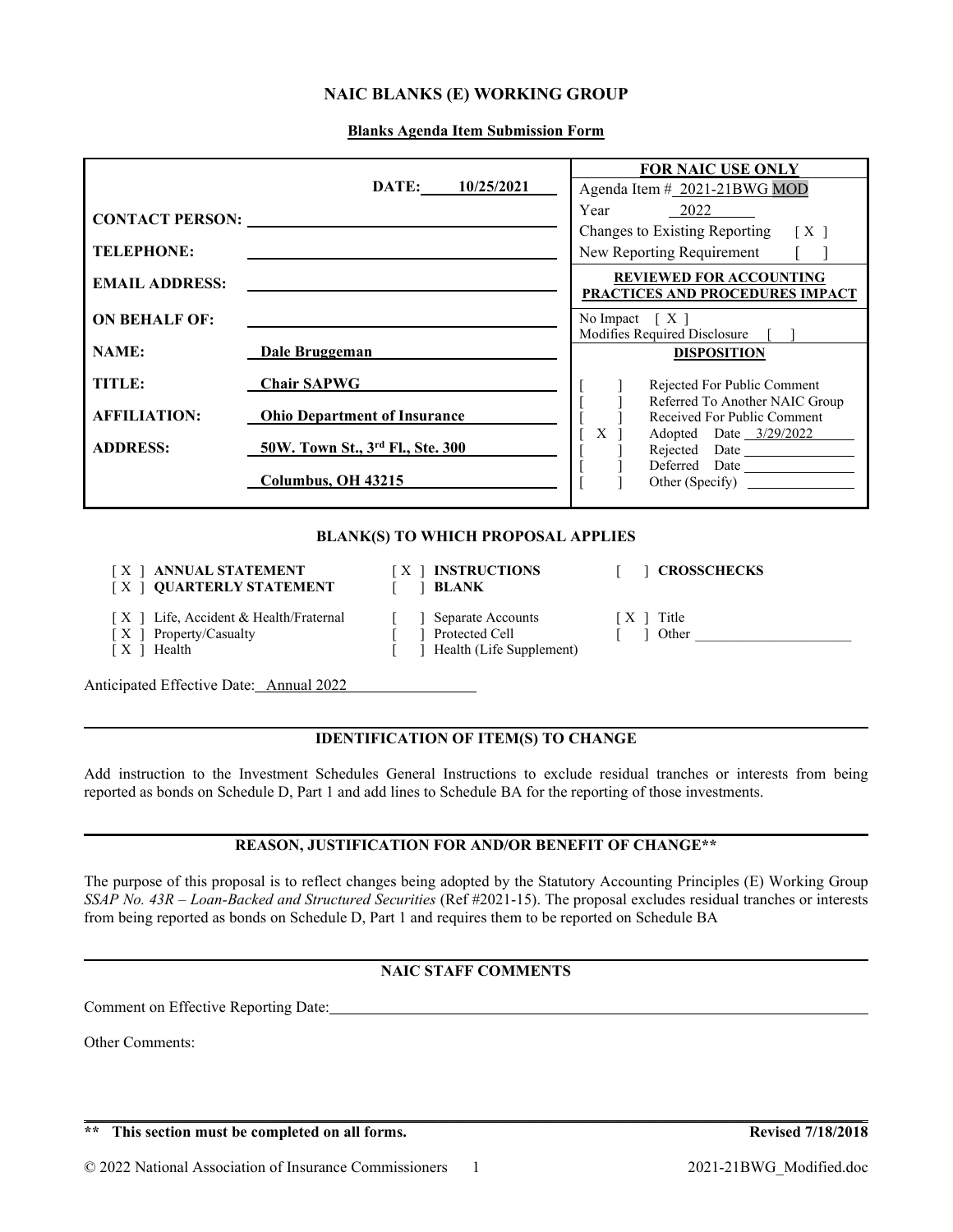### ANNUAL STATEMENT INSTRUCTIONS - LIFE/FRATERNAL, HEALTH, PROPERTY AND TITLE

### **SCHEDULE BA - PARTS 1, 2 AND 3**

### **OTHER LONG-TERM INVESTED ASSETS - GENERAL INSTRUCTIONS**

|                                 | <b>Detail Eliminated to Conserve Space</b>                                       |                     |
|---------------------------------|----------------------------------------------------------------------------------|---------------------|
| <b>Group or Category</b>        |                                                                                  | Line Number         |
| Oil and Gas Production          |                                                                                  |                     |
|                                 |                                                                                  |                     |
|                                 | <b>Detail Eliminated to Conserve Space</b>                                       |                     |
|                                 | Residual Tranches or Interests with Underlying Assets Having Characteristics of: |                     |
| <b>Fixed Income Instruments</b> |                                                                                  |                     |
|                                 |                                                                                  |                     |
| Common Stock                    |                                                                                  |                     |
|                                 |                                                                                  | .4999999            |
| Preferred Stock                 |                                                                                  |                     |
|                                 |                                                                                  |                     |
| Real Estate                     |                                                                                  |                     |
|                                 |                                                                                  |                     |
| Mortgage Loans                  |                                                                                  |                     |
|                                 |                                                                                  |                     |
| Other                           |                                                                                  |                     |
|                                 |                                                                                  |                     |
| Any Other Class of Assets       |                                                                                  |                     |
|                                 |                                                                                  | .5899999<br>5999999 |
| Subtotals                       |                                                                                  |                     |
|                                 |                                                                                  | .6099999<br>6199999 |
|                                 |                                                                                  | 6299999             |

The following listing is intended to give examples of investments to be included in each category; however, the list should not be considered all inclusive, and it should not be implied that any invested asset currently being reported in Schedules A, B or D is to be reclassified to Schedule BA: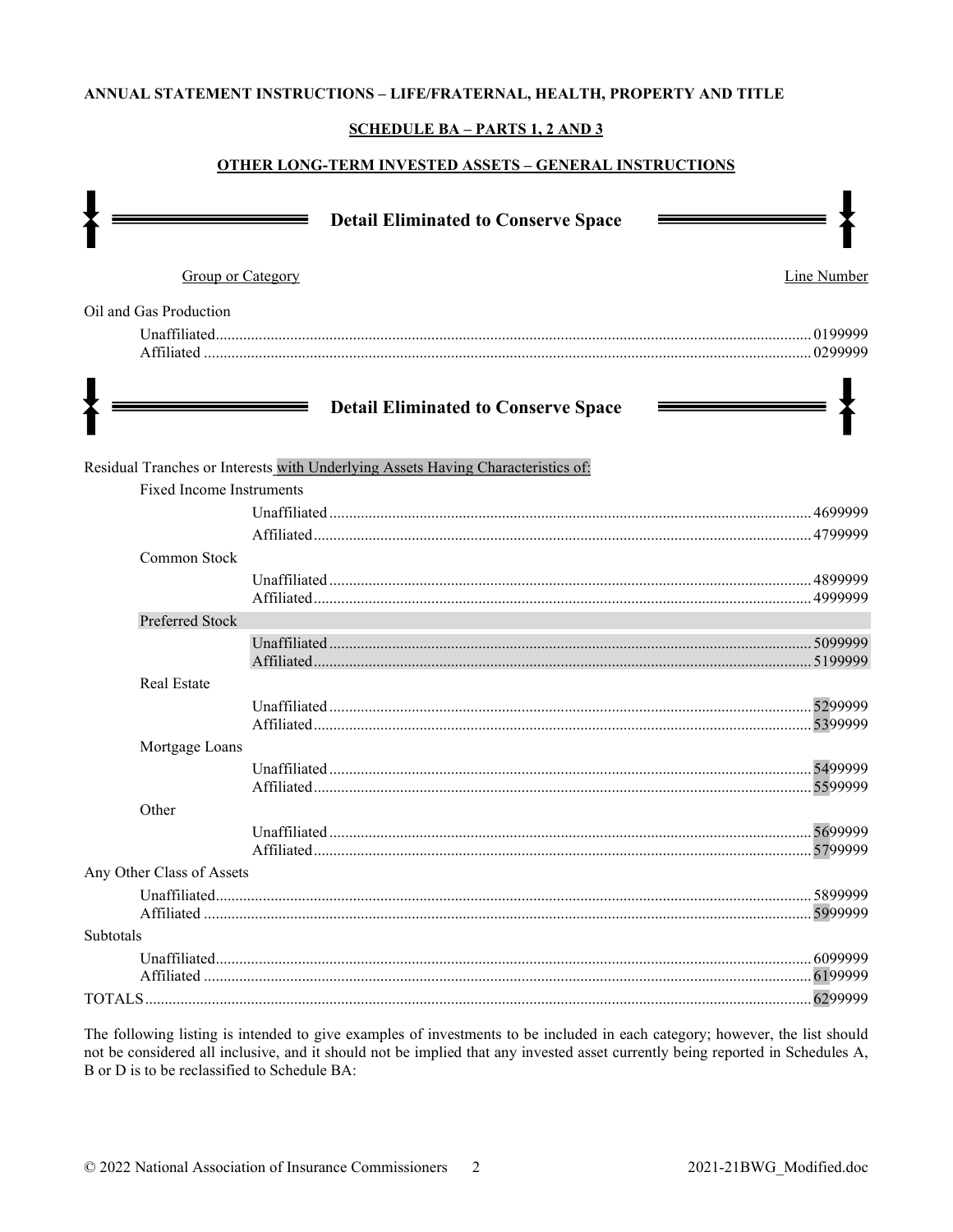# **Oil and Gas Production**

|                                  | Include:                        | Offshore oil and gas leases.                                                                                                                                                                                                                                                                                                                                                                                                                                                                                                                                       |
|----------------------------------|---------------------------------|--------------------------------------------------------------------------------------------------------------------------------------------------------------------------------------------------------------------------------------------------------------------------------------------------------------------------------------------------------------------------------------------------------------------------------------------------------------------------------------------------------------------------------------------------------------------|
|                                  |                                 | <b>Detail Eliminated to Conserve Space</b>                                                                                                                                                                                                                                                                                                                                                                                                                                                                                                                         |
|                                  |                                 | Residual Tranches or Interests with Underlying Assets Having Characteristics of:                                                                                                                                                                                                                                                                                                                                                                                                                                                                                   |
|                                  | subcategories.                  | Investment in Residual Tranches or Interests should be assigned to the subcategory with the highest<br>underlying asset concentration. There shouldn't be any bifurcation of the underlying assets among the                                                                                                                                                                                                                                                                                                                                                       |
|                                  | Include:                        | Residual tranches or interests captures securitization tranches and beneficial<br>interests as well as other structures captured in scope of $SSAP$ No. $43R$ - Loan-<br>Backed and Structured Securities, that reflect loss layers without any contractual<br>payments, whether interest or principal, or both. Payments to holders of these<br>investments occur after contractual interest and principal payments have been<br>made to other tranches or interests and are based on the remaining available<br>funds. See SSAP No. 43R for accounting guidance. |
|                                  | <b>Fixed Income Instruments</b> |                                                                                                                                                                                                                                                                                                                                                                                                                                                                                                                                                                    |
|                                  | Include:                        | Investments with underlying collateral which, if held individually, would be<br>reported on Schedule $D$ – Part 1 – Long-Term Bonds                                                                                                                                                                                                                                                                                                                                                                                                                                |
|                                  | <b>Common Stocks</b>            |                                                                                                                                                                                                                                                                                                                                                                                                                                                                                                                                                                    |
|                                  | Include:                        | Investments with underlying collateral which, if held individually, would be<br>reported on Schedule $D$ – Part 2 – Section 2 – Common Stocks                                                                                                                                                                                                                                                                                                                                                                                                                      |
|                                  | <b>Preferred Stocks</b>         |                                                                                                                                                                                                                                                                                                                                                                                                                                                                                                                                                                    |
|                                  | Include:<br><b>Real Estate</b>  | Investments with underlying collateral which, if held individually, would be<br>reported on Schedule $D$ – Part 2 – Section 1 –Preferred Stocks                                                                                                                                                                                                                                                                                                                                                                                                                    |
|                                  |                                 |                                                                                                                                                                                                                                                                                                                                                                                                                                                                                                                                                                    |
|                                  | Include:                        | Investments with underlying collateral which, if held individually, would be<br>reported on Schedule $A$ – Real Estate Owned                                                                                                                                                                                                                                                                                                                                                                                                                                       |
|                                  | <b>Mortgage Loans</b>           |                                                                                                                                                                                                                                                                                                                                                                                                                                                                                                                                                                    |
|                                  | Include:                        | Investments with underlying collateral which, if held individually, would be<br>reported on Schedule B - Mortgage Loans                                                                                                                                                                                                                                                                                                                                                                                                                                            |
| <b>Other</b>                     |                                 |                                                                                                                                                                                                                                                                                                                                                                                                                                                                                                                                                                    |
|                                  | Include:                        | Items that do not qualify for inclusion in the above subcategories.                                                                                                                                                                                                                                                                                                                                                                                                                                                                                                |
| <b>Any Other Class of Assets</b> |                                 |                                                                                                                                                                                                                                                                                                                                                                                                                                                                                                                                                                    |
|                                  | Include:                        | Investments that do not fit into one of the other categories. An example of items<br>that may be included are reverse mortgages.                                                                                                                                                                                                                                                                                                                                                                                                                                   |
|                                  |                                 | All structured settlement income streams acquired as investments where the<br>reporting entity acquires the legal right to receive payments. (Valuation and<br>admittance provisions are detailed in SSAP No. 21R-Other Admitted Assets.)                                                                                                                                                                                                                                                                                                                          |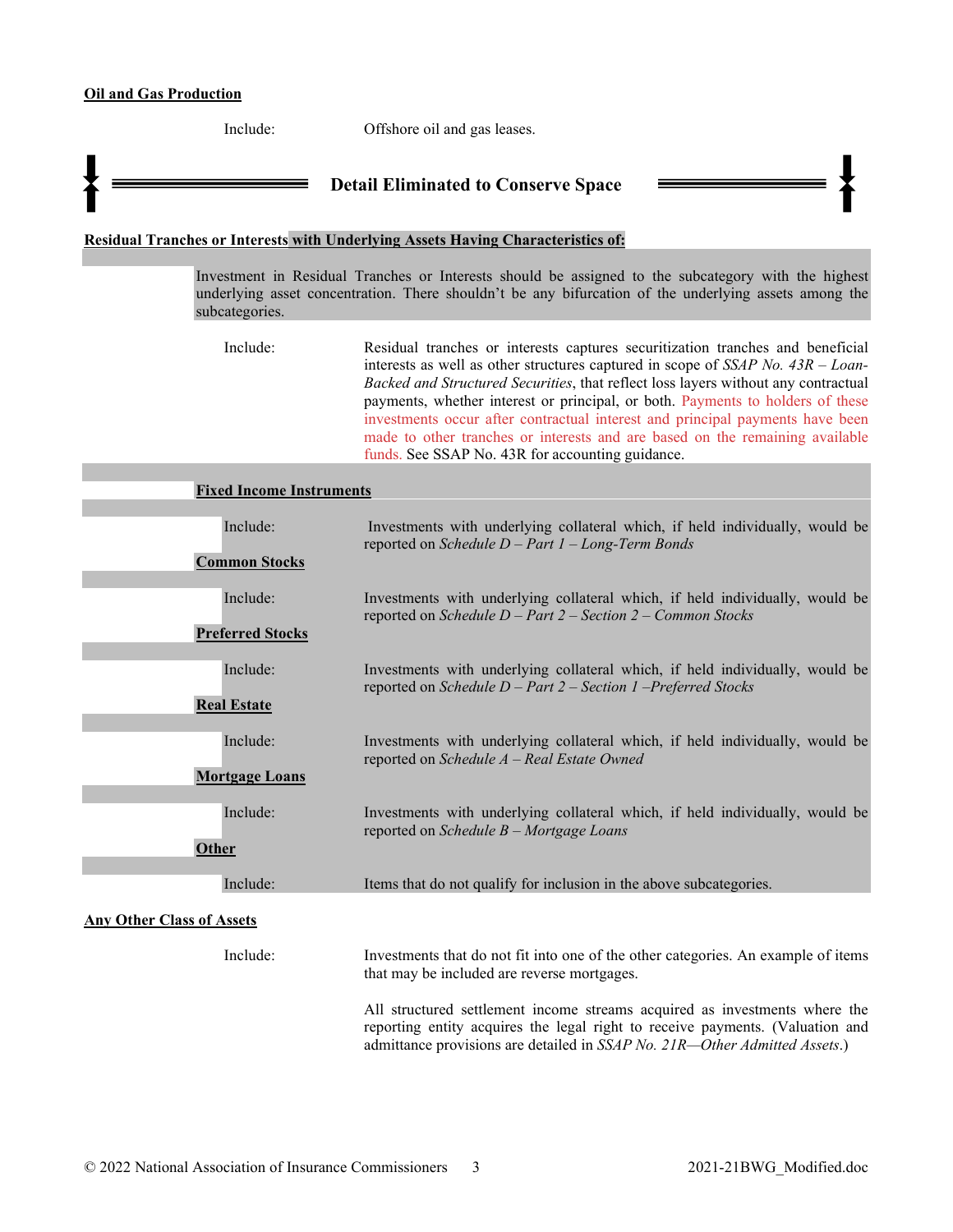### QUARTERLY STATEMENT INSTRUCTIONS - LIFE/FRATERNAL, HEALTH, PROPERTY AND TITLE

### **SCHEDULE BA - PARTS 2 AND 3**

### **OTHER LONG-TERM INVESTED ASSETS ACQUIRED AND DISPOSED OF**

|                                 | <b>Detail Eliminated to Conserve Space</b>                                       |                    |
|---------------------------------|----------------------------------------------------------------------------------|--------------------|
| <b>Group or Category</b>        |                                                                                  | <b>Line Number</b> |
| Oil and Gas Production          |                                                                                  |                    |
|                                 |                                                                                  |                    |
|                                 | __________<br><b>Detail Eliminated to Conserve Space</b>                         |                    |
|                                 | Residual Tranches or Interests with Underlying Assets Having Characteristics of: |                    |
| <b>Fixed Income Instruments</b> |                                                                                  |                    |
|                                 |                                                                                  |                    |
| Common Stock                    |                                                                                  |                    |
|                                 |                                                                                  |                    |
|                                 |                                                                                  |                    |
| Preferred Stock                 |                                                                                  |                    |
|                                 |                                                                                  |                    |
|                                 |                                                                                  |                    |
| Real Estate                     |                                                                                  |                    |
|                                 |                                                                                  |                    |
| Mortgage Loans                  |                                                                                  |                    |
|                                 |                                                                                  |                    |
|                                 |                                                                                  |                    |
| Other                           |                                                                                  |                    |
|                                 |                                                                                  | 5699999            |
|                                 |                                                                                  | 5799999            |
| Any Other Class of Assets       |                                                                                  |                    |
|                                 |                                                                                  | 5899999<br>5999999 |
| Subtotals                       |                                                                                  |                    |
|                                 |                                                                                  | 6099999            |
|                                 |                                                                                  | 6199999            |
|                                 |                                                                                  | 6299999            |

The following listing is intended to give examples of investments to be included in each category; however, the list should not be considered all-inclusive and it should not be implied that any invested asset currently being reported in Schedules A, B or D is to be reclassified to Schedule BA.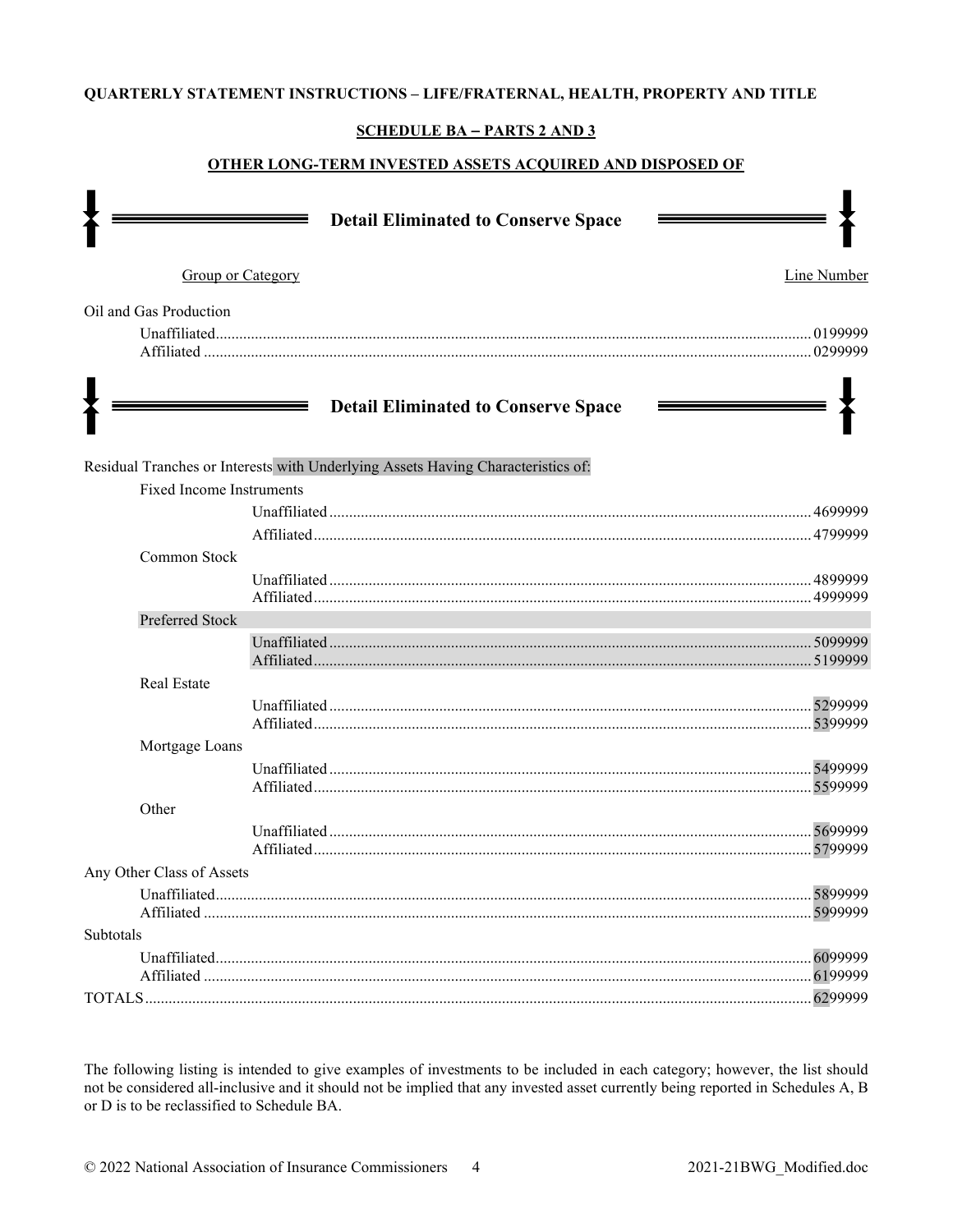# **Oil and Gas Production**

| Include:                         |                                 | Offshore oil and gas leases.                                                                                                                                                                                                                                                                                                                                                                                                                                                                                                                                       |
|----------------------------------|---------------------------------|--------------------------------------------------------------------------------------------------------------------------------------------------------------------------------------------------------------------------------------------------------------------------------------------------------------------------------------------------------------------------------------------------------------------------------------------------------------------------------------------------------------------------------------------------------------------|
|                                  |                                 | <b>Detail Eliminated to Conserve Space</b>                                                                                                                                                                                                                                                                                                                                                                                                                                                                                                                         |
|                                  |                                 | Residual Tranches or Interests with Underlying Assets Having Characteristics of:                                                                                                                                                                                                                                                                                                                                                                                                                                                                                   |
| subcategories.                   |                                 | Investment in Residual Tranches or Interests should be assigned to the subcategory with the highest<br>underlying asset concentration. There shouldn't be any bifurcation of the underlying assets among the                                                                                                                                                                                                                                                                                                                                                       |
| Include:                         |                                 | Residual tranches or interests captures securitization tranches and beneficial<br>interests as well as other structures captured in scope of $SSAP$ No. $43R$ - Loan-<br>Backed and Structured Securities, that reflect loss layers without any contractual<br>payments, whether interest or principal, or both. Payments to holders of these<br>investments occur after contractual interest and principal payments have been<br>made to other tranches or interests and are based on the remaining available<br>funds. See SSAP No. 43R for accounting guidance. |
|                                  | <b>Fixed Income Instruments</b> |                                                                                                                                                                                                                                                                                                                                                                                                                                                                                                                                                                    |
| Include:                         |                                 | Investments with underlying collateral which, if held individually, would be<br>reported on Schedule $D$ – Part 1 – Long-Term Bonds                                                                                                                                                                                                                                                                                                                                                                                                                                |
| <b>Common Stocks</b>             |                                 |                                                                                                                                                                                                                                                                                                                                                                                                                                                                                                                                                                    |
| Include:                         |                                 | Investments with underlying collateral which, if held individually, would be<br>reported on Schedule $D$ – Part 2 – Section 2 – Common Stocks                                                                                                                                                                                                                                                                                                                                                                                                                      |
| <b>Preferred Stocks</b>          |                                 |                                                                                                                                                                                                                                                                                                                                                                                                                                                                                                                                                                    |
| Include:<br><b>Real Estate</b>   |                                 | Investments with underlying collateral which, if held individually, would be<br>reported on Schedule $D$ – Part 2 – Section 1 – Preferred Stocks                                                                                                                                                                                                                                                                                                                                                                                                                   |
|                                  |                                 |                                                                                                                                                                                                                                                                                                                                                                                                                                                                                                                                                                    |
| Include:                         |                                 | Investments with underlying collateral which, if held individually, would be<br>reported on Schedule A - Real Estate Owned                                                                                                                                                                                                                                                                                                                                                                                                                                         |
| <b>Mortgage Loans</b>            |                                 |                                                                                                                                                                                                                                                                                                                                                                                                                                                                                                                                                                    |
| Include:                         |                                 | Investments with underlying collateral which, if held individually, would be<br>reported on Schedule B - Mortgage Loans                                                                                                                                                                                                                                                                                                                                                                                                                                            |
| <b>Other</b>                     |                                 |                                                                                                                                                                                                                                                                                                                                                                                                                                                                                                                                                                    |
| Include:                         |                                 | Items that do not qualify for inclusion in the above subcategories.                                                                                                                                                                                                                                                                                                                                                                                                                                                                                                |
| <b>Any Other Class of Assets</b> |                                 |                                                                                                                                                                                                                                                                                                                                                                                                                                                                                                                                                                    |
| Include:                         |                                 | Investments that do not fit into one of the other categories. An example of items<br>that may be included are reverse mortgages.                                                                                                                                                                                                                                                                                                                                                                                                                                   |
|                                  |                                 | All structured settlement income streams acquired as investments where the<br>reporting entity acquires the legal right to receive payments. (Valuation and<br>admittance provisions are detailed in SSAP No. 21R-Other Admitted Assets.)                                                                                                                                                                                                                                                                                                                          |